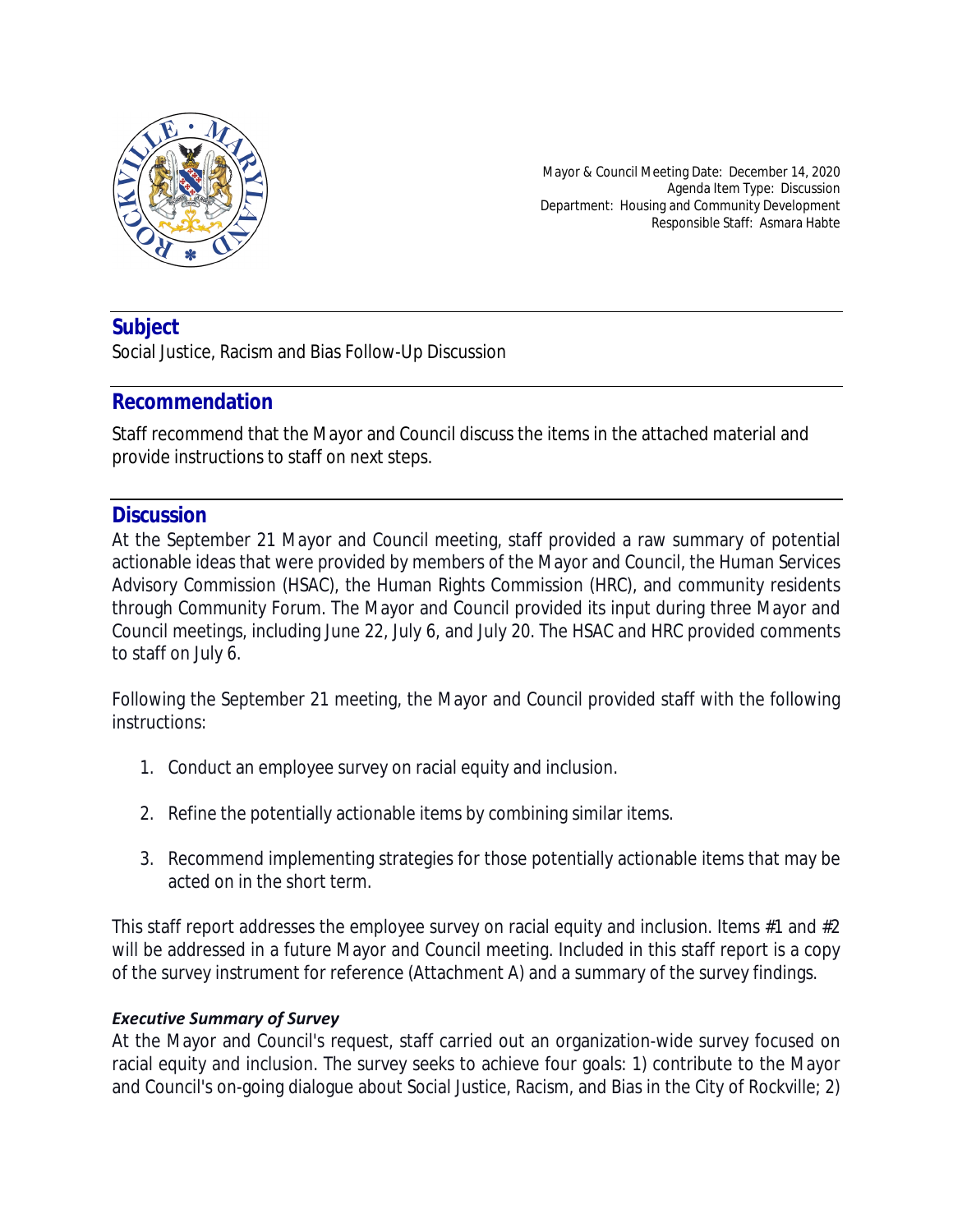understand our collective awareness of racial equity and how it impacts our work; 3) identify where we need to invest in staff training to increase competency around racial equity; and 4) build a baseline from which to develop best practices that seek to embed a racial equity and inclusion lens across the City in an effort to track our organizational progress toward building and advancing racial equity in the City of Rockville as an employer, policymaker and driver.

The survey was voluntary and anonymous. Aggregate results are presented here for discussion. The survey questions were developed and informed based on various sources, including the Government Alliance on Race and Equity (GARE), best practices nationally, and input from staff.

The survey is composed of twelve (12) questions, including ten (10) multiple-choice and two (2) open-ended questions. There are no right or wrong answers to these questions. The questions center around equitable treatment of City employees, residents, and those who work or conduct business in the city. Specific questions relating to City services, employment opportunities, employee relations, policy, and program prioritization considerations were included in the survey. The survey also solicited feedback specific to the performance of the Police department. Respondents were asked to rate the department on equitability and the manner in which services are delivered—public safety and protection services to those who live, work, or conduct business in the city. Moreover, the survey asked respondents to rate the City's equitability in applying its policies and procedures outside of the Police department, as well as areas of priority for the elected officials. The open-ended questions sought to solicit specific suggestions on ways the City can better deliver a diverse, just, and inclusive work environment for fair and equitable services to all our customers.

City employees may interact, directly or indirectly, with anyone who may reside or work and conduct business in the city. The responses capture employees' personal feelings and experiences as employees of the City with respect to their interactions with those of various demographic characteristics. The survey also asks employees how they perceive the equitable and inclusionary treatment with the City and its staff by those who do not share their demographic characteristics.

The survey was disseminated to all employees via citywide email, followed by a text message several days following the initial communication. A final reminder email was sent to all employees, encouraging employees to complete the survey before closing. The survey was conducted on the Survey Monkey™ platform, accessible on desktop/laptop, tablets, and mobile phones.

Staff received valuable input and insights from the survey response as the City explores ways to address these critical topics. Of the 502 full and part-time City employees, 170 completed the survey, representing a 34% response rate.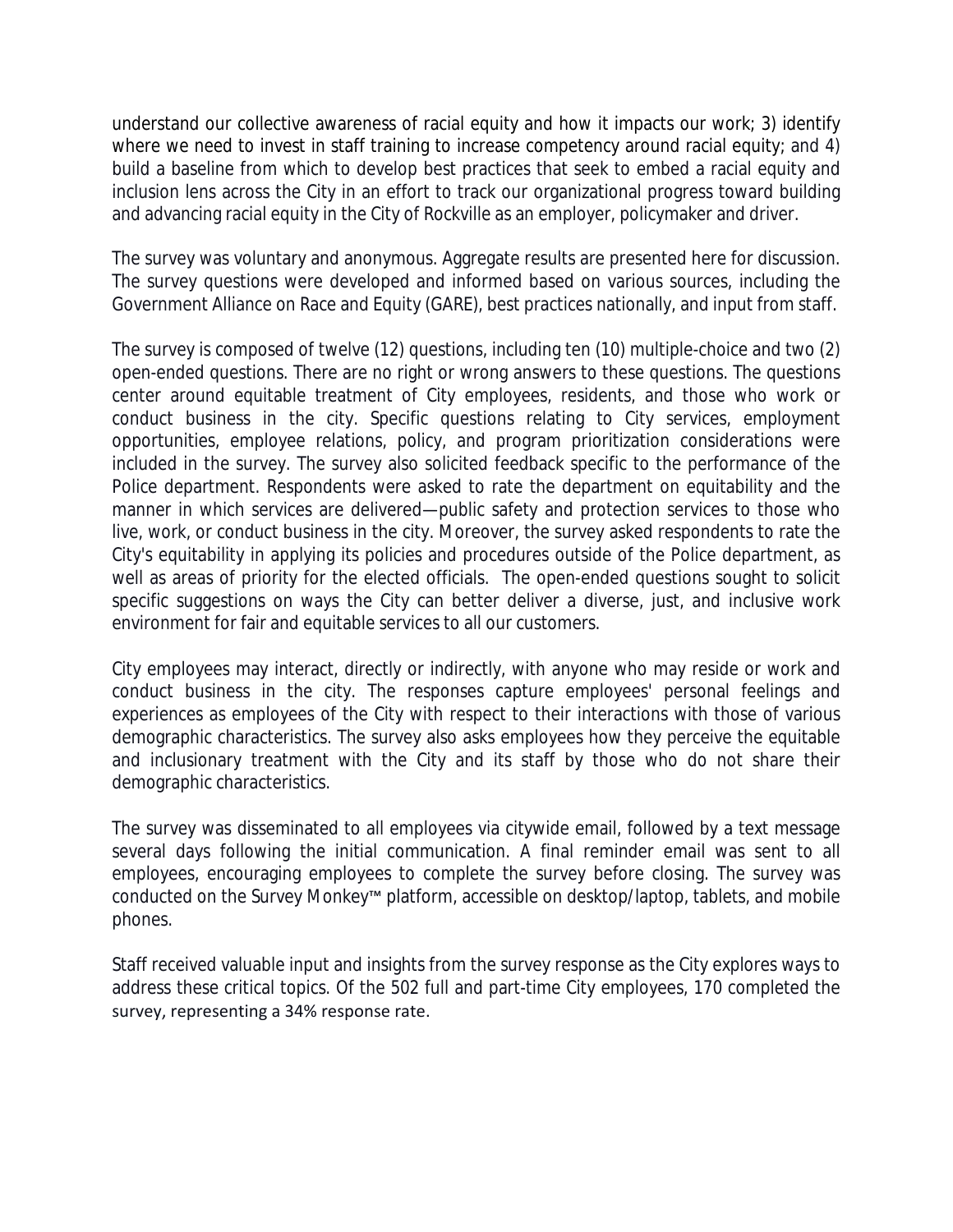### *Summary of Survey Results*

**Question 1:** Are people who live, work, or conduct business in the City treated equitably under the same City policies, provided equal access to services programs, resources, and information by those who identify to the various demographic characteristics? Of the 170 respondents, 167 responded to the question, while three skipped the questions. The responses are summarized below:

|                                    | Not       | Slightly  | Moderately | Very      | Don't  |  |
|------------------------------------|-----------|-----------|------------|-----------|--------|--|
| <b>Demographic Category</b>        | equitably | equitably | equitably  | equitably | know   |  |
| People with disabilities           | 3.07%     | 8.59%     | 19.02%     | 49.08%    | 20.25% |  |
| People who identify as lesbian,    |           |           |            |           |        |  |
| gay, bisexual, queer, transgender, |           |           |            |           |        |  |
| other non-straight, or non-binary  |           |           |            |           |        |  |
| sexual identities                  | 1.81%     | 6.02%     | 10.84%     | 54.22%    | 27.11% |  |
| Men                                | 1.81%     | 4.82%     | 12.65%     | 72.89%    | 7.83%  |  |
| Women                              | 4.82%     | 9.64%     | 26.51%     | 49.40%    | 9.64%  |  |
| People who are Arab, Middle        |           |           |            |           |        |  |
| Eastern, North African             | 3.05%     | 7.93%     | 17.07%     | 48.78%    | 23.17% |  |
| People who are Asian, Asian        |           |           |            |           |        |  |
| Indian or Pacific Islander         | 4.82%     | 5.42%     | 16.87%     | 52.41%    | 20.48% |  |
| People who are Black or African    |           |           |            |           |        |  |
| American                           | 4.79%     | 11.38%    | 17.37%     | 53.89%    | 12.57% |  |
|                                    |           |           |            |           |        |  |
| People who are Hispanic/Latino     | 3.01%     | 13.25%    | 22.89%     | 44.58%    | 16.27% |  |
| People who are American Indian     |           |           |            |           |        |  |
| or Alaskan Native                  | 3.01%     | 6.63%     | 9.64%      | 43.37%    | 37.35% |  |
| People who are White               | 3.61%     | 3.01%     | 12.05%     | 73.49%    | 7.83%  |  |
| People whose first language is     |           |           |            |           |        |  |
| not English                        | 5.42%     | 16.27%    | 27.11%     | 36.75%    | 14.46% |  |
| People who are 65 and older        | 3.64%     | 2.42%     | 16.97%     | 55.76%    | 21.21% |  |
| People who are younger under       |           |           |            |           |        |  |
| 25                                 | 4.82%     | 4.82%     | 18.07%     | 50.60%    | 21.69% |  |
| People who are of lower            |           |           |            |           |        |  |
| income                             | 9.04%     | 13.86%    | 25.30%     | 34.94%    | 16.87% |  |

 **Table 1.** Equitable Treatment and demographic categories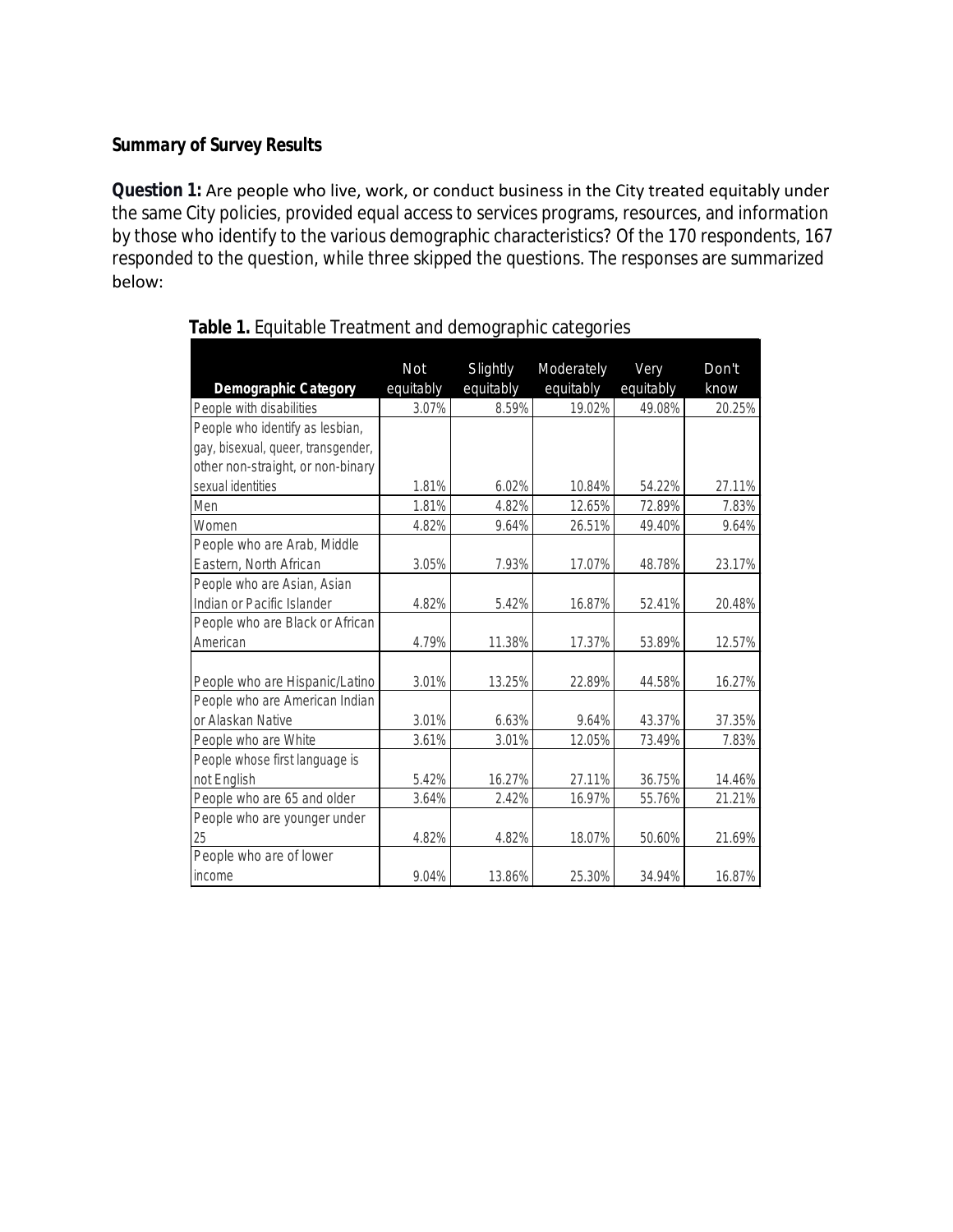**Question 2.** To what extent have YOU personally felt you experienced or witnessed discrimination/insensitivity to diversity based on each of the following in the City of Rockville in the past 12 months? Of the 170 respondents, 168 responded to the question, while two skipped the question. The chart below summarizes the responses:



**Chart 1.** Experienced or Witnessed Discrimination, or Insensitivity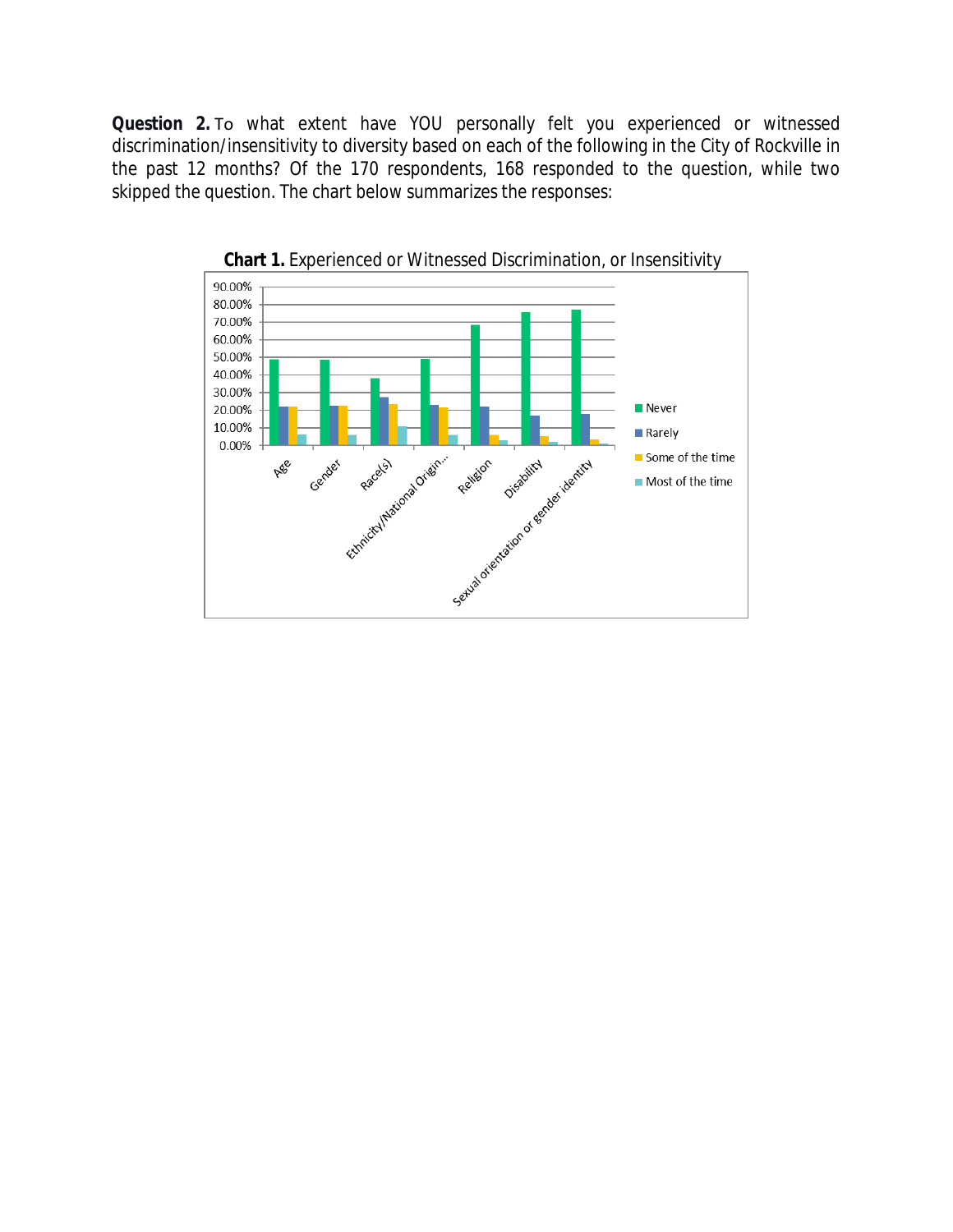**Question 3**. Please rate the City of Rockville, as a governmental institution and community of residence, workplace, or in which to conduct business. Of the 170 respondents, 168 responded to the question, while two skipped the question. The table below summarizes the responses:

| Category                                                  | Poor   | Fair   | Good   | Excellent | Don't know |
|-----------------------------------------------------------|--------|--------|--------|-----------|------------|
| Making all persons, who live, work, or conduct business   |        |        |        |           |            |
| in the City feel welcome                                  | 7.74%  | 13.69% | 39.88% | 34.52%    | 5.36%      |
| Helping new all persons, who live, work, or conduct       |        |        |        |           |            |
| business in the City feel connected and integrated        | 8.33%  | 19.64% | 40.48% | 26.79%    | 6.55%      |
|                                                           |        |        |        |           |            |
| Attracting and valuing all persons, who live, work, or    |        |        |        |           |            |
| conduct business in the City from diverse backgrounds     | 11.31% | 16.67% | 40.48% | 26.79%    | 5.95%      |
| Demonstrating respect for all persons, who live, work,    |        |        |        |           |            |
| or conduct business in the City of different cultures and |        |        |        |           |            |
| belief systems                                            | 9.52%  | 15.48% | 39.29% | 32.14%    | 4.17%      |
| Providing a safe and secure environment for all persons,  |        |        |        |           |            |
| who live, work, or conduct business in the City of all    |        |        |        |           |            |
| backgrounds                                               | 10.12% | 13.69% | 35.71% | 35.71%    | 5.36%      |
| Respecting individual cultural beliefs and values         | 6.02%  | 12.05% | 40.36% | 33.73%    | 8.43%      |
| Providing equal employment opportunities to all           |        |        |        |           |            |
| persons, who live, work, or conduct business in the City  |        |        |        |           |            |
| of all backgrounds                                        | 10.18% | 16.77% | 38.32% | 31.74%    | 3.59%      |
| Providing equal access to housing for all persons, who    |        |        |        |           |            |
| live, work, or conduct business in the City of all        |        |        |        |           |            |
| backgrounds                                               | 9.58%  | 14.37% | 33.53% | 22.75%    | 20.36%     |
|                                                           |        |        |        |           |            |
| Making all persons, who live, work, or conduct business   |        |        |        |           |            |
| in the City feel welcome in business establishments       | 4.79%  | 13.77% | 34.13% | 33.53%    | 13.77%     |
| Providing equitable access and treatment to all persons,  |        |        |        |           |            |
| who live, work, or conduct business in the City from all  |        |        |        |           |            |
| backgrounds to participate in local government and        |        |        |        |           |            |
| community decision-making                                 | 10.78% | 19.76% | 29.34% | 33.53%    | 6.59%      |
|                                                           |        |        |        |           |            |
| Providing equitable access and treatment to City services |        |        |        |           |            |
| and programming of all persons, who live, work, or        |        |        |        |           |            |
| conduct business in the City of all backgrounds           | 6.63%  | 14.46% | 37.35% | 36.75%    | 6.02%      |
| Equitable application of City policies and regulations to |        |        |        |           |            |
| persons, who live, work, or conduct business in the City  |        |        |        |           |            |
| of all backgrounds                                        | 15.57% | 14.97% | 35.33% | 28.74%    | 5.99%      |
|                                                           |        |        |        |           |            |
| Conducting outreach and engaging diverse communities      | 5.95%  | 27.38% | 29.76% | 26.19%    | 11.90%     |
| Creating programs and initiatives that celebrating our    |        |        |        |           |            |
| diverse communities                                       | 6.55%  | 17.86% | 32.14% | 34.52%    | 9.52%      |

**Table 2.** Rating of Rockville as a place of residences, workplace and in which to conduct business.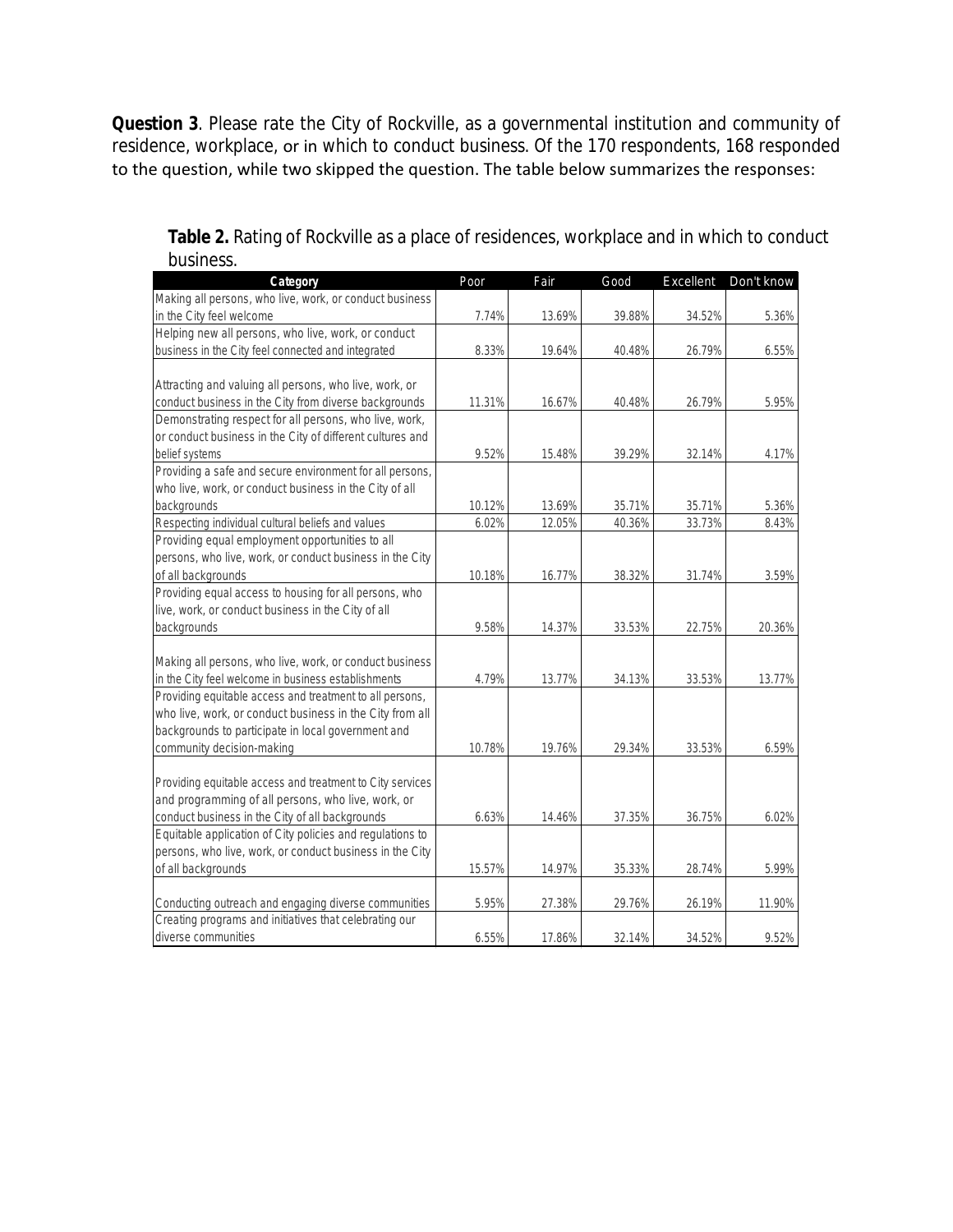**Question 4**. How much of a priority should it be for the City of Rockville, as a governmental institution, to focus on various areas? Of the 170 respondents, 166 responded to the question, while four skipped the question. The table below summarizes the responses:

| <b>Area of Priority</b>                                    | Not a<br>priority | Low<br>priority | Moderate<br>priority | High<br>priority | Don't<br>know |
|------------------------------------------------------------|-------------------|-----------------|----------------------|------------------|---------------|
| Creating a diverse, inclusive, and fair community          | 2.41%             | 6.63%           | 25.30%               | 62.05%           | 3.61%         |
| Addressing social, economic, and racial inequities in jobs |                   |                 |                      |                  |               |
| and housing                                                | 5.42%             | 6.63%           | 28.31%               | 56.02%           | 3.61%         |
| Addressing social, economic, and racial inequity in health |                   |                 |                      |                  |               |
| and education                                              | 7.23%             | 13.25%          | 22.89%               | 54.22%           | 2.41%         |
| Addressing social, economic, and racial inequity in the    |                   |                 |                      |                  |               |
| criminal justice system                                    | 7.23%             | 12.05%          | 25.30%               | 50.60%           | 4.82%         |
| Hiring more diverse staff                                  | 8.54%             | 13.41%          | 32.32%               | 43.29%           | 2.44%         |
| Recruiting diverse people into positions of local          |                   |                 |                      |                  |               |
| government leadership                                      | 7.23%             | 13.25%          | 33.73%               | 42.17%           | 3.61%         |
| Supporting healthier communities and reducing health       |                   |                 |                      |                  |               |
| disparities                                                | 6.63%             | 10.24%          | 28.31%               | 51.81%           | 3.01%         |

**Question 5.** Please rate the Rockville City Police Department on each of the various areas. Of the 170 respondents, 168 responded to the question, while two skipped the question. The chart below summarizes the responses:



**Chart 2.** Please rate the Rockville City Police Department on each of the following:

**Question 6.** How likely or unlikely are you to recommend living in the City of Rockville to anyone who asks? Of the 170 respondents, 166 responded to the question, while four skipped the question. The chart below summarizes the responses: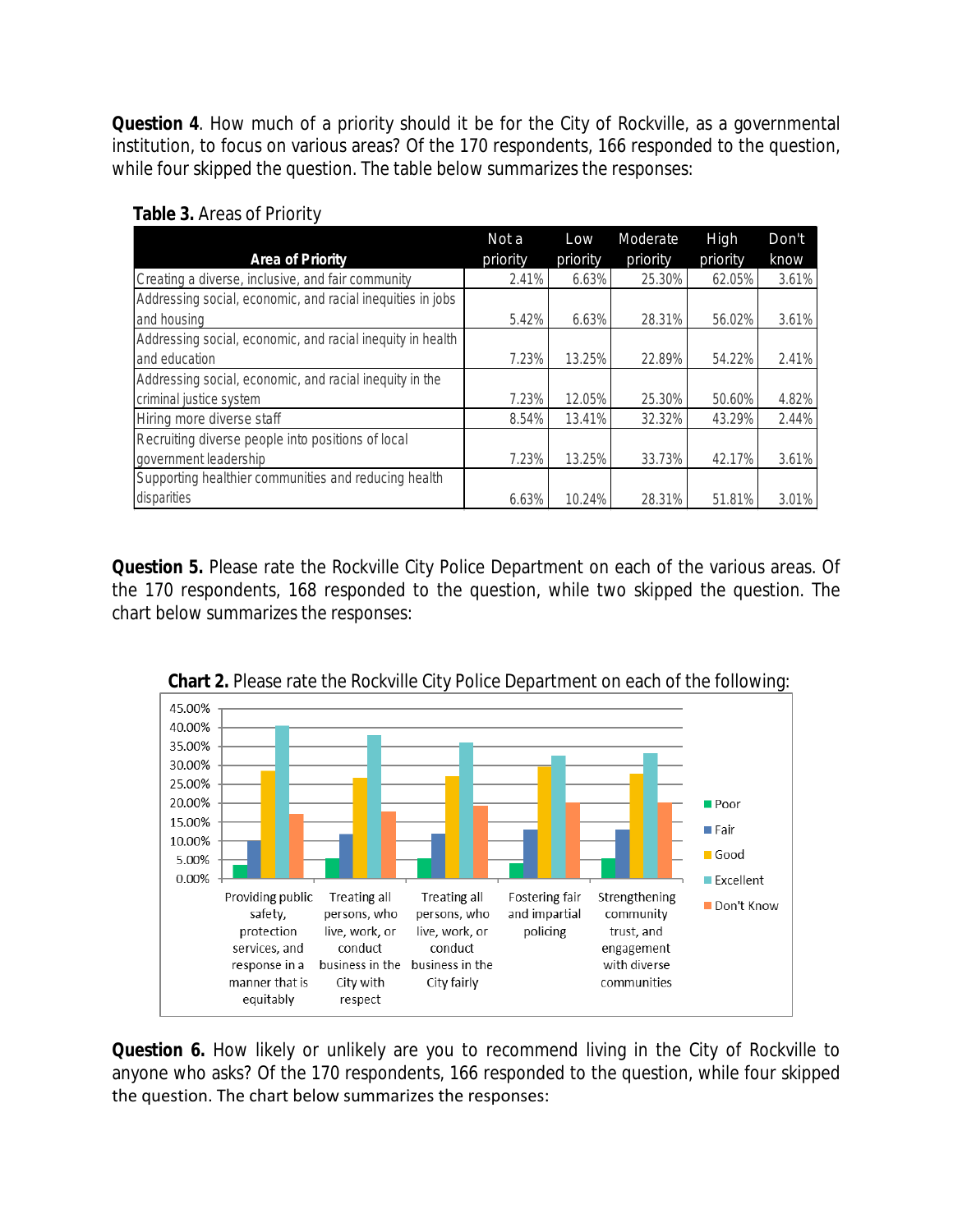

 **Chart 3.** Recommending City of Rockville as place to live.

**Question 7.** How likely or unlikely are you to recommend working or conducting business in the City of Rockville to anyone who asks? Of the 170 respondents, 164 responded to the question, while six skipped the question. The chart below summarizes the responses:



 **Chart 4.** Recommending City of Rockville as a place to work or conduct business.

**Question 8.** Please select your age range. Of the 170 respondents, 163 responded to the question, while seven skipped the question. The chart below summarizes the responses: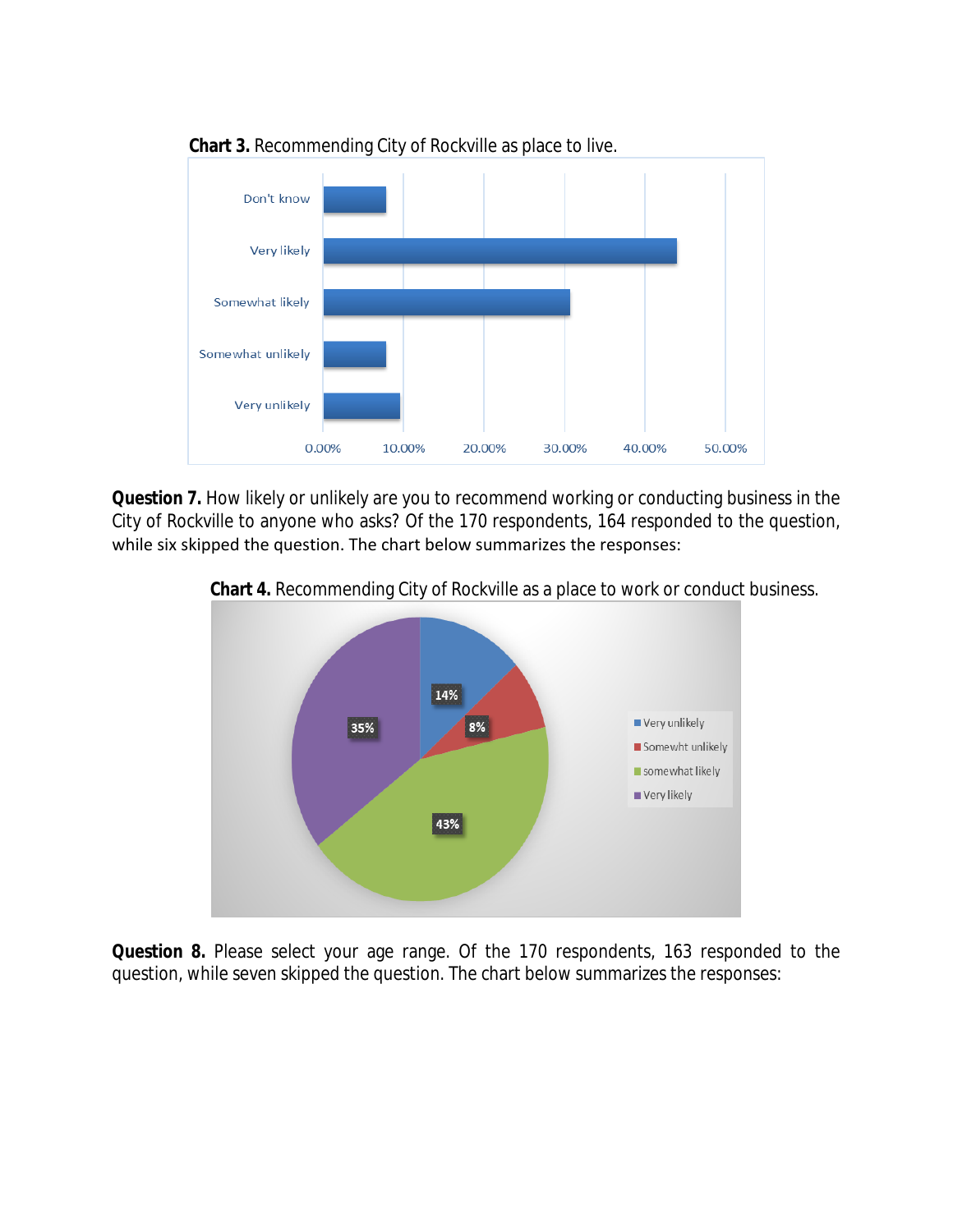

**Chart 7.** Respondents age range

**Question 9.** What is your race and/or ethnicity? (Mark one or more races/ethnicities to indicate which you consider yourself to be). Of the 170 respondents, 160 responded to the question, while ten skipped the question. The chart below summarizes the responses:



 **Chart 8.** Racial and/or Ethinic Identy

**Question 10.** Is English your first language? This questions further asked respondents to list other language(s) that the City of Rockville should consider to better communicate and engage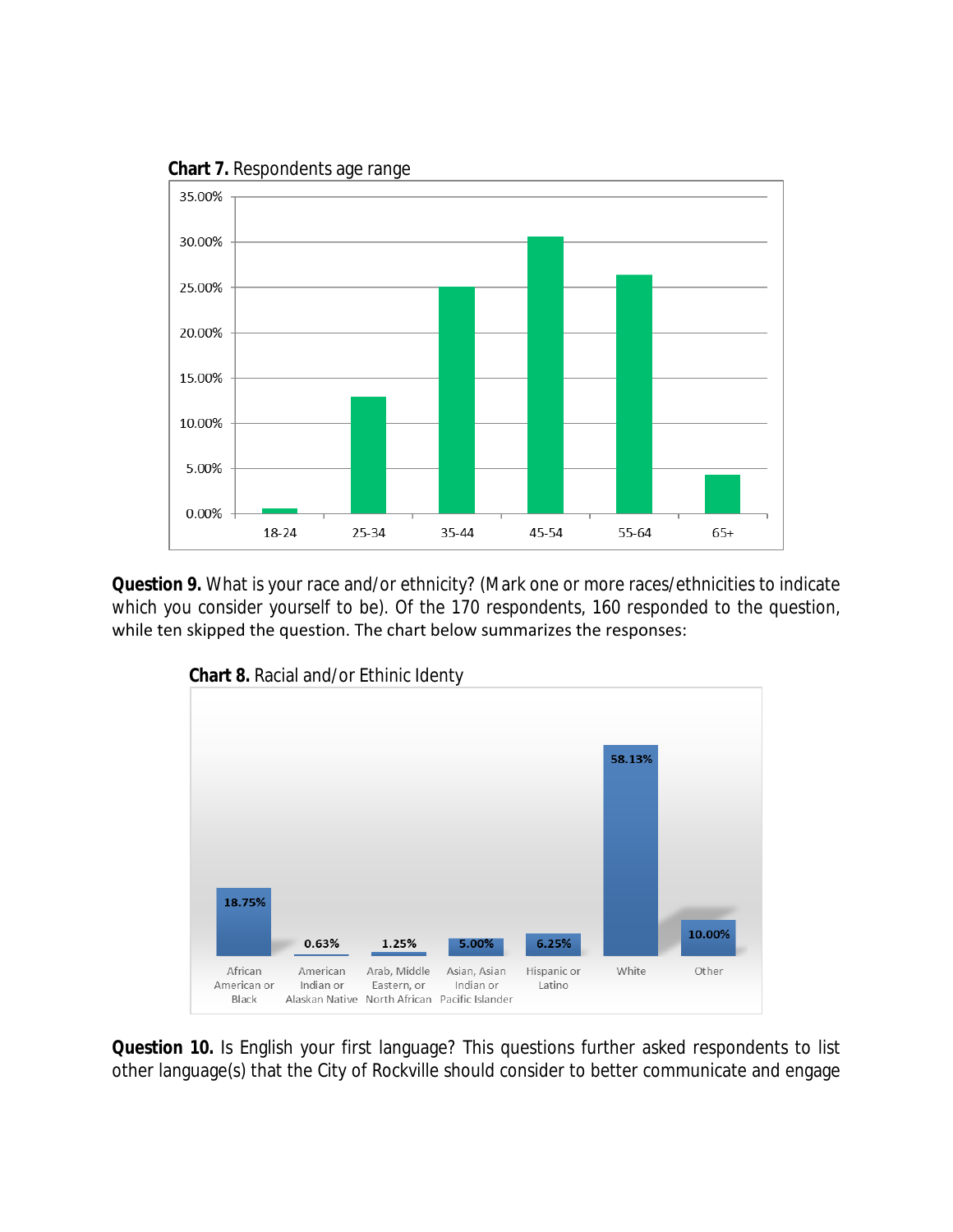with residents. Of the 170 respondents, 154 responded to the question, while 14 skipped the question. The chart below summarizes the responses:



In response to the second part of the question, Spanish and Chinese (two respondents specified Mandarin Chinese) were the top two languages listed. Arabic, French and Vietnamese were three other languages suggested. One respondent provided a more elaborate response by suggesting a targeted recruitment and hiring of Spanish and Chinese speakers at the Police department, accompanied by bilingual pay.

### **Open-Ended Questions--#11 and #12**

As noted earlier, the survey included two open-ended questions designed to provide respondents an opportunity to offer specific suggestions that could further the City's efforts to deliver a diverse, better, just and inclusive work environment, as well as fair and equitable services to all our customers.

The responses to these two questions included constructive ideas and concepts. Of the 170 respondents, 113 responded to question 11. Some of the terms that appeared frequently included better training on diversity, equity and empathy to all staff including leadership, fair and equitable application of HR policies, and promotion of minorities and women into supervisory and leadership roles, and frequent communications from management and elected officials. The following response encapsulated the overall sentiment expressed in the many responses to question #11:

*Anti-racist training, diversity, equity and inclusion training, anti-gender bias training that includes confidential research-based assessments of bias for participants' personal knowledge. Follow best practices in recruiting, interviewing, hiring. Offer DEI1*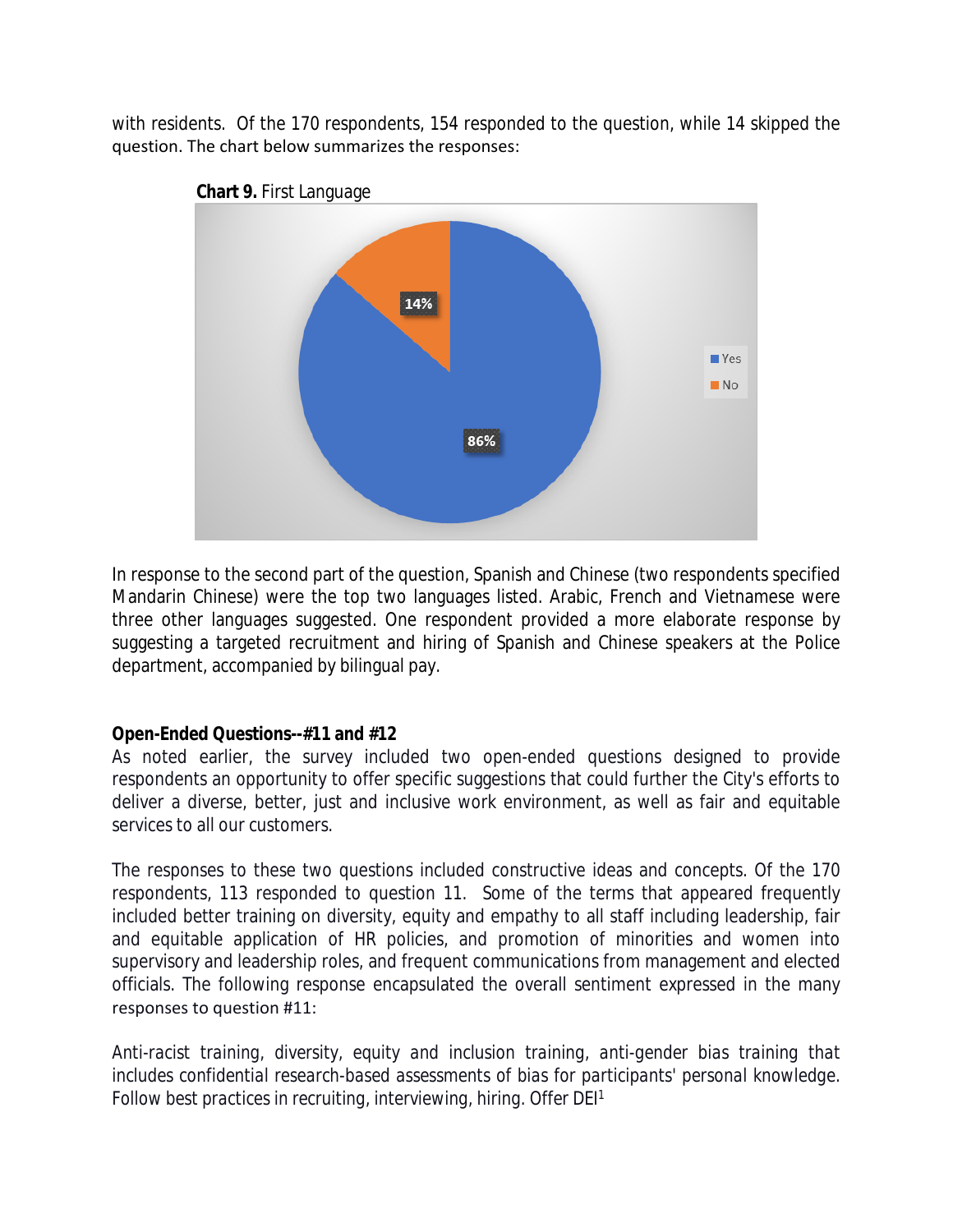*Follow best practices in recruiting, interviewing, hiring. Offer DEI<sup>1</sup> discussion groups. Ensure all senior managers participate in training. Examine salary ranges and work responsibilities and ensure they are aligned regardless of gender, age, and race. Look at typically Hispanic and black divisions and ensure they are getting the resources they need for a safe and healthy workplace environment and facilities. Provide access to English language training for hourly workers. Recognize the work of laborers as well as administrative staff. Cultivate an environment where staff feel comfortable calling out racist practices that result in under-resourcing certain divisions.*

Below are a sample of respondent comments:

- **Educate men on how to respect women in the workplace. Not just say women are** respected but treat women with respect.
- **Hiring more diversity in Recreation at the top of the food chain.**
- Training. Stressing the ability to empathize with others who are different. Showing different perspectives etc. Get leaders who are truly progressive and not afraid to tackle a complex and difficult subject.
- We need more females in leadership roles in the police department.
- There should be more minorities in Supervisor position. This has been a big issue within the Rockville City Police Department. There are no African American Police Supervisors.
- Provide opportunities to engage older and institutionally wise individuals in decision making. Continue to have sensitivity training.
- **More effort into quality of workspaces being more equitable, regardless of department.**
- More diversity needed in leadership positions, diversity and culturally sensitive training for all employees on an ongoing basis, post-COVID, hold employee engagement events that highlight employee diversity and cultures.
- **Provide more training; have a zero tolerance for inequity; and bring back the customer** service committee to spearhead consistency across all departments and provide/coordinate education and training.
- More celebration of staff as a diverse group of individuals in City events and publications.

<sup>&</sup>lt;sup>1</sup> Diversity, Equity and Inclusion.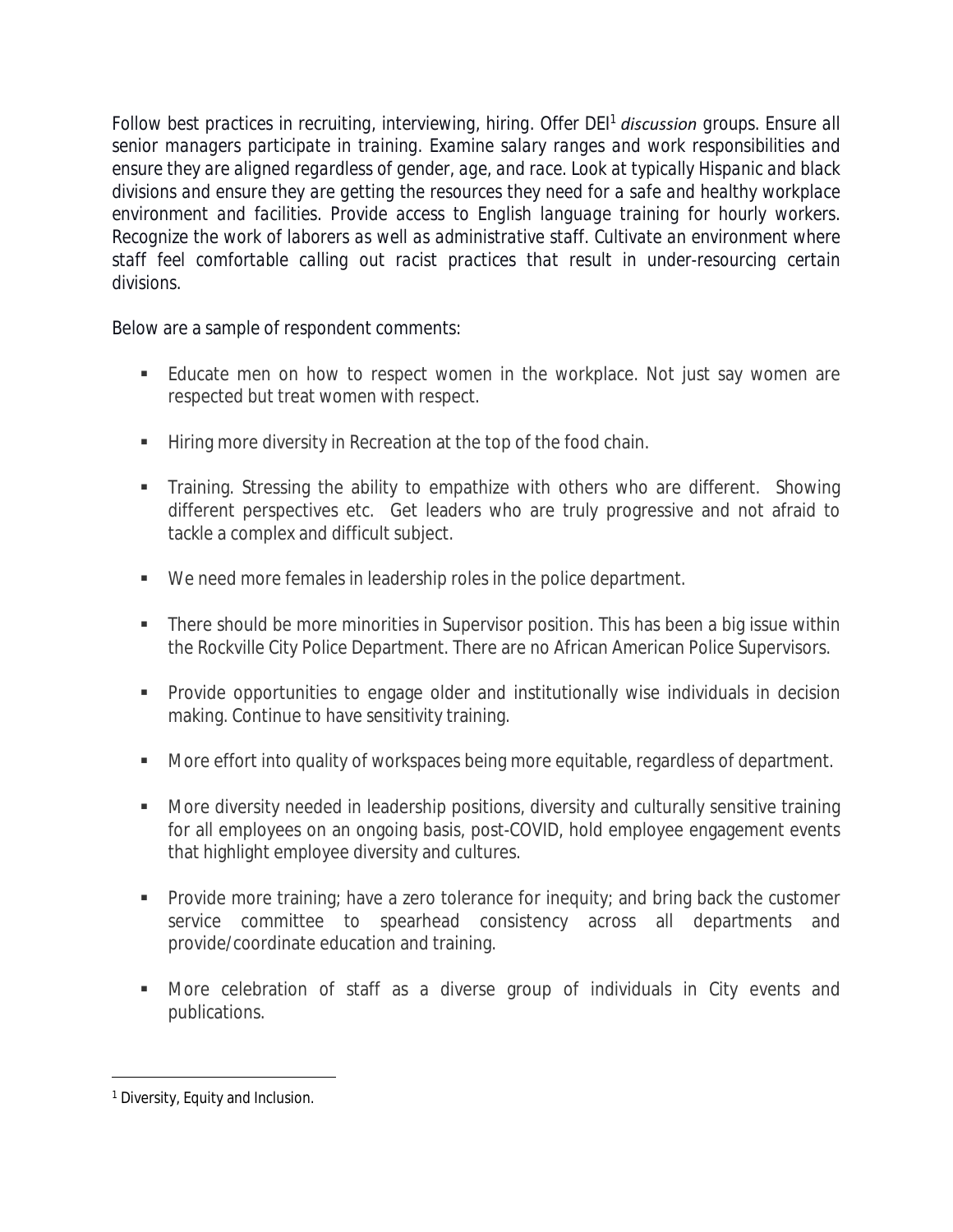- Promote within and have more leaders from different generations to showcase the strength and values of the City.
- **Treat everyone the same, have managers that are not biased.**
- Some departments are too reliant on internal promotions when senior positions become available. This approach tends to prolong historic advantages of certain groups (white men) relative to other groups who may be able to compete successfully for these positions.
- Have an open-door policy were employees feel they have a place to talk and discuss issues without fear of retaliation. Have higher level managers, HR, etc. regularly check in on employees and investigate problems, complaints, and issues. Get rid of superintendents and managers that show favoritism towards some and treat others unfairly.
- Treat all interactions between people of varying cultures and races equally, especially between City staff. It feels like a cult sometimes and people mostly only freely speak/greet others who look like them.
- Provide more City documents translated in multiple languages for residents; provide cultural competency training for all City employees; provide better opportunity for lowincome residents and residents of color for civic engagement (translation; childcare; more time options for participation in Mayor and Council meetings).
- More communication or somewhat sharing information of what is going on within the City and each division.
- Anything to improve communication within the City will help. An example: more updates on Mayor and Council initiatives or staff successes, like through a monthly email with important updates to staff.

Question #12 asked respondents to provide specific suggestions on ways the City of Rockville can better deliver fair and equitable services to all our customers. Of the 170 respondents, 98 responded to this question. The responses to question 12 were similarly diverse. Some of the suggestions included: fair and equitable service delivery to communities on both sides of 355, provide written information in multiple languages, more outreach and engagement with "…communities that are less involved," hiring better and supportive leadership, equitable treatment of all staff, and be more business friendly. One respondent referenced a checklist similar to that of the City of Seattle, for use by every City department to test and analyze equitability in services as applicable, and "…to ensure that any unintended harm does not fall disproportionately on historically disenfranchised communities." Below are a sample of respondent comments: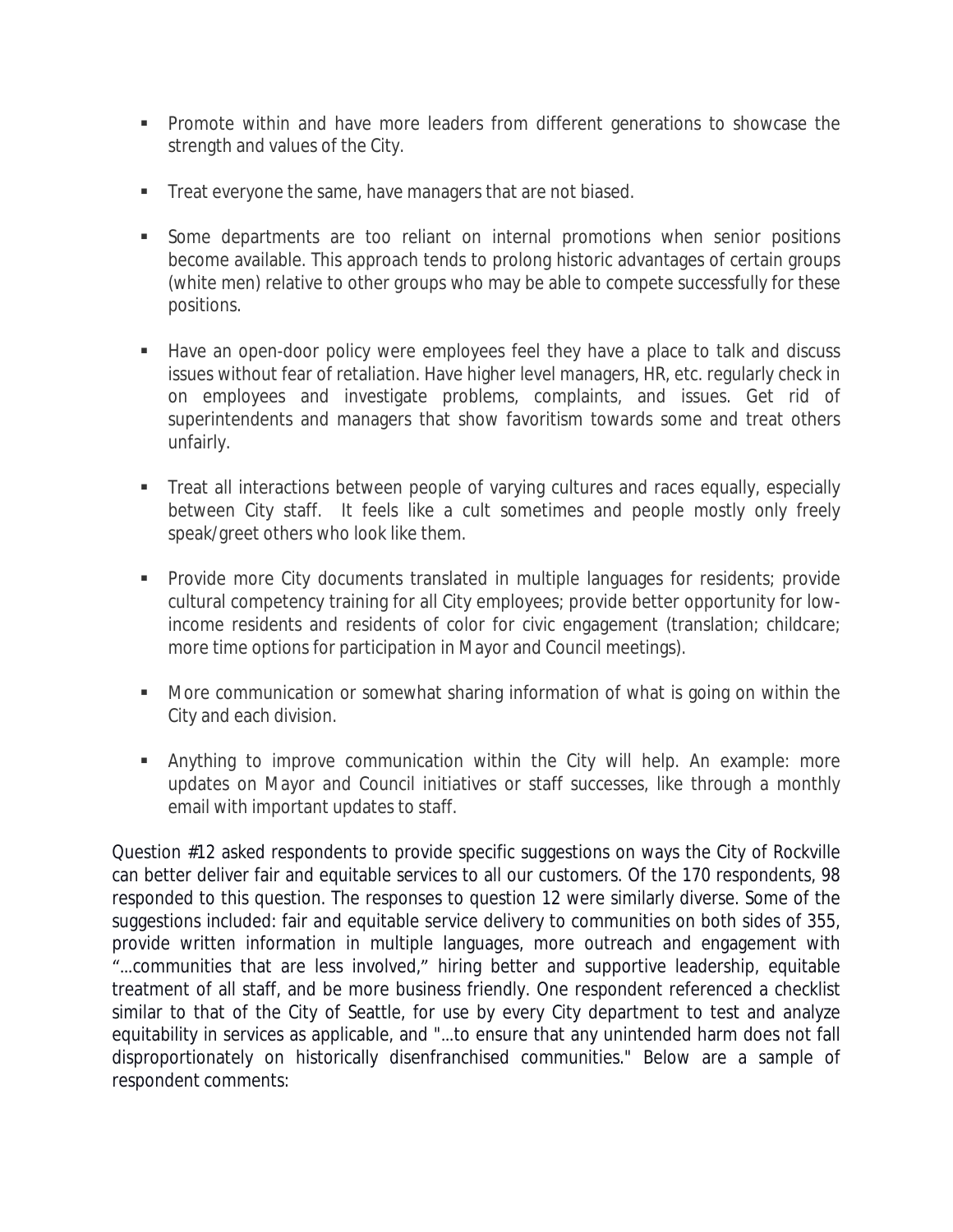- House social service programs on one webpage so it's easy to access. The City offers many programs in the new Housing and Human Services Department and other departments as well.
- Keep in mind the middle income or just above poverty individuals for assistance, 2. Try to take into further consideration that there may be some residents that don't have access to computers or understand the intricacies of the use of computers or electronic devices. 3. Translations into additional languages could be done to provide additional understanding of the services available.
- **Provide more training to employees in accessing translation services. This appears to be** a gap in providing services to customers who may not speak English as their first language. Provide new employees with information about Rockville services and departments, so that they can better direct customers for needed assistance. Survey customers for feedback.
- The City has always gone out of its way to take care of the customer. I don't think the Citizens in the City would complain about the level of service. The formula is very simple. Take care of the employees who provide that service and they will be motivated to provide the high level of service. When workers resign from the City, use the information obtained in those exit interviews to address problems that caused them to leave.
- There is a strong bias towards over-responsiveness to certain affluent neighborhoods, who tend to be white, in the city. Attention and resources seem to flow in that direction, and the rest of the city's neighborhoods notice. Also, zoning policies make it impossible for people of diverse incomes to live in many Rockville neighborhoods. Opening up zoning would make the city more equitable.
- The more vocal/influential people within the community, although acting on good will, have little understanding of the dynamics of the less affluent areas. They work to initiate change that does not affect themselves, and negatively effects the ability of our lower income citizens/communities who are trying to get by day to day. Rockville needs to do better in understanding the dynamics and needs of the lower income communities and help keep them nice for them, rather than go a direction that only serves to create an appearance of helping to those who don't actually live in the communities
- Firstly, change the mindset from a need to deliver fair and equitable service to delivering a consistent customer service/experience across all channels. Once again, the City will never meet this goal until it becomes committed to investing the time, funding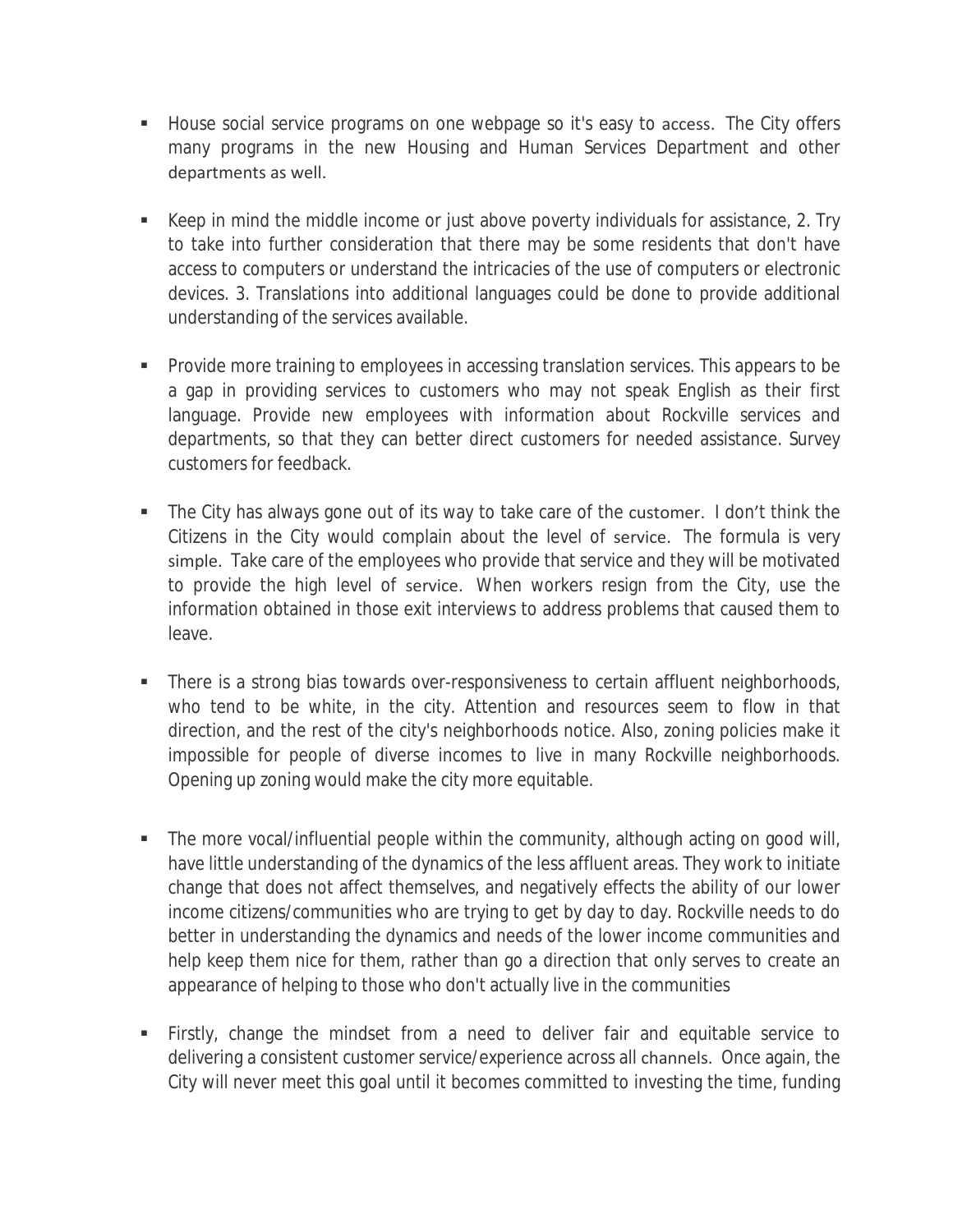and resources necessary to deliver a consistent, high quality customer journey/experience for all customers.

- **Provide programs that are affordable for all backgrounds. We currently do great with** this, but we can always do better. Our programs aren't diverse enough to be proud of and we as the city need to do better in that. We need to do better with our youth. They are our future and we spend a lot of time with the senior community. If we can spend the same time and money on the youth, Rockville will be a great space for families to raise their children.
- The more vocal/influential people within the community, although acting on good will, have little understanding of the dynamics of the less affluent areas. They work to initiate change that does not affect themselves, and negatively effects the ability of our lower income citizens/communities who are trying to get by day to day. Rockville needs to do better in understanding the dynamics and needs of the lower income communities and help keep them nice for them, rather than go a direction that only serves to create an appearance of helping to those who don't actually live in the communities.
- Our services and outreach is heavily geared toward seniors. If you're younger than 65 there are little ways for you to connect with the city or participate. Majority of the feedback used by the city to make decisions come from the senior age group or a select few loud voices in the community, making it inequitable for the majority of our community.
- Ensure all City staff are trained in customer service. Some City staff are rude to customers all the time, that can be perceived certain ways by different races, and if people are consistently rude or complained about, they should be dealt with appropriately.

Overall, the survey provided a unique opportunity for employees by enabling them to share their understanding of the City's environment in the areas of racial equity and inclusion. The questions were designed to solicit feedback on their views, feelings and experience, as well as how they perceive diversity, equity and inclusion of others from different demographic categories. Similarly, the survey provides insights for management and the Mayor and Council regarding its employees' feelings and experiences in the area of diversity, equity and inclusion. We believe this feedback will help inform the City and its leadership as it explores ways in which to address inequities and strive for the City of Rockville's overall betterment.

## **Mayor and Council History**

The Mayor and Council have discussed this topic at three previous Mayor and Council meetings, including June 22, July 6, and July 20. This work session is a continuation of an on-going Mayor and Council discussion.